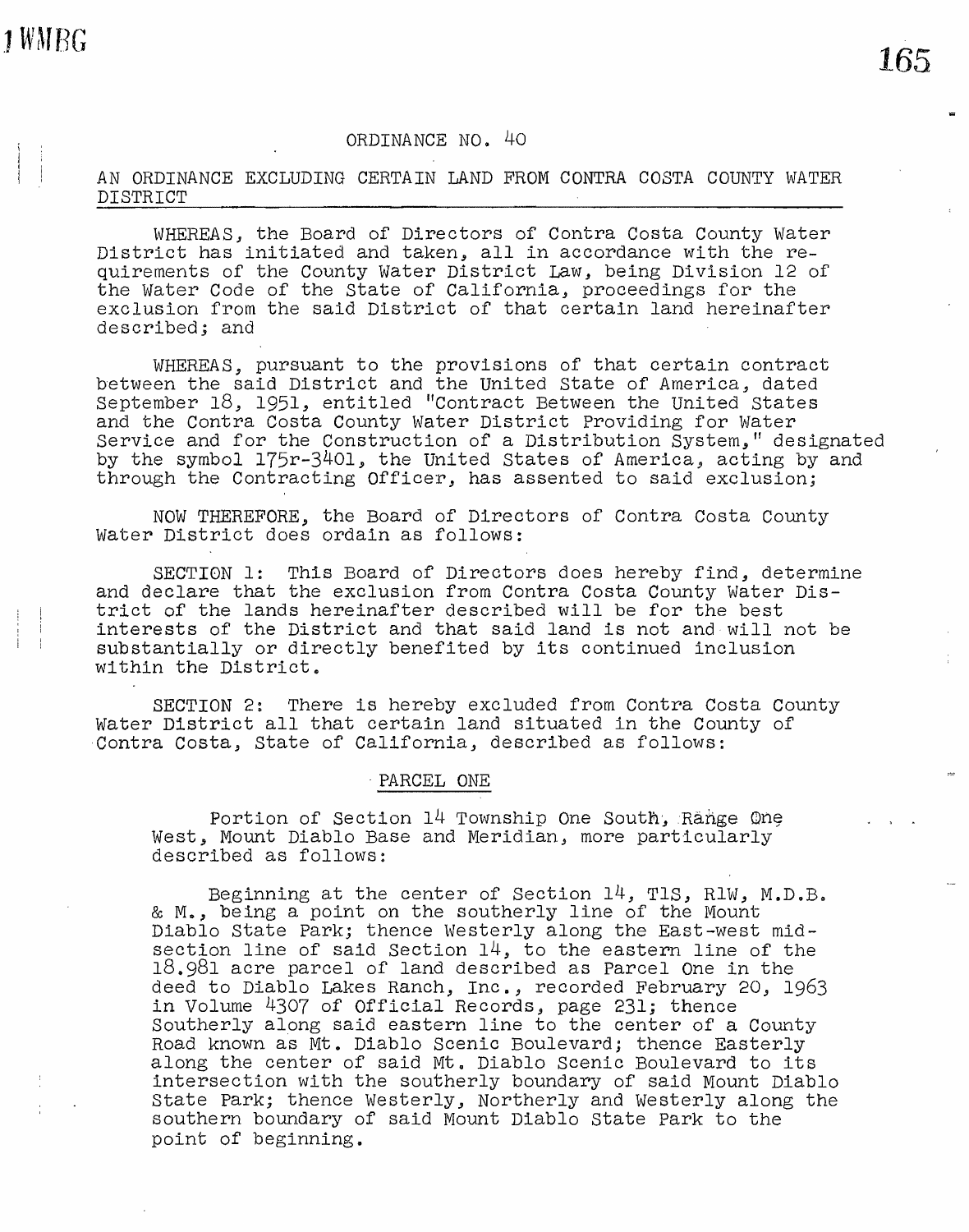PARCEL- TWO

Portion of Sections 22 and 23, Township One South, Range One West., Mount Diablo Base and Meridian, more particularly described as follows:

Beginning at the most northern corner of the 5.84 acre parcel of land described in the deed to Diablo Investment Co., recorded October 24, 1963 in. Volume 4478 of Official Records, page 481, being a point on the center line of Blackhawk Road; thence Westerly along the center of Blackhawk Road to its intersection with the center line of Calle Crespi as shown on Inscribes from which the senser line of Salie Sieph as shown on the map of "Mount Diablo Estate Park Subdivision, First Unit" filed May 6., 1916 in Map Book 15., page 301; thence.Northerly along.said extension to the northerly line of said ·Blackhawk along said extension to the northerly line of said Blackhawk<br>Road; thence Easterly and Southeasterly along the northern line of Balckhawk Road to its intersection.with the northern extension of the eastern line of the  $6.51$  acre parcel of land described in the deed to  $J$ . J. Progress, as described in Volume 1346 of Official Records, page 440; thence Southwesterly along said northern extension and along the eastern line of said 6.51 acre Progress parcel to the most southerly corner thereof; thence Westerly along the southern line of said 6.51 acre Progress parcel to the most eastern corner of the 20.666 acre parcel of land described in the deed to Frank H. Mills, et ux, recorded April 12, 1949, in Volume 1373 of Official<br>Records, page 33; thence Westerly along the northern line of said 20.666 acre Mills parcel to most western corner thereof, being a point on the south line of the 85.446 acre parcel of land described in the deed to Community Land Development<br>Company, recorded December 15, 1948, in Volume 1329 of Official Records, page 293; thence Northwesterly along the south line of said  $85.45$  acre tract to the most southerly corner of the 15.55 acre tract deeded to Hobert Homes, Inc. as described in Volume 1407 of Official Records, at page 340.; thence Northwesterly along the southerly line of said 15.55 acre tract to the southern boundary of the East Bay Municipal Utility District, Diablo Unincorporated Territory Annexation, December 19, 1960; thence Easterly and Northerly along the southern and eastern boundary of said Diablo U. T. to the most northern corner of said  $5.84$  acre Diablo Investment Co. parcel ( $4478$  OR  $481$ ), the point of beginning.

## PARCEL THREE

Portion of the Rancho San Miguel, more particularly described as follows:

Beginning at the intersection of the northern line of the Contra Costa Canal, Ygnacio Lateral with the eastern line Las Lomas Way, being a point on the western line of the 50 acre parcel of land described. in the. deed from Ernest Scholz, et ux, to Edward Ostrand, recorded April 21, 1914 in

166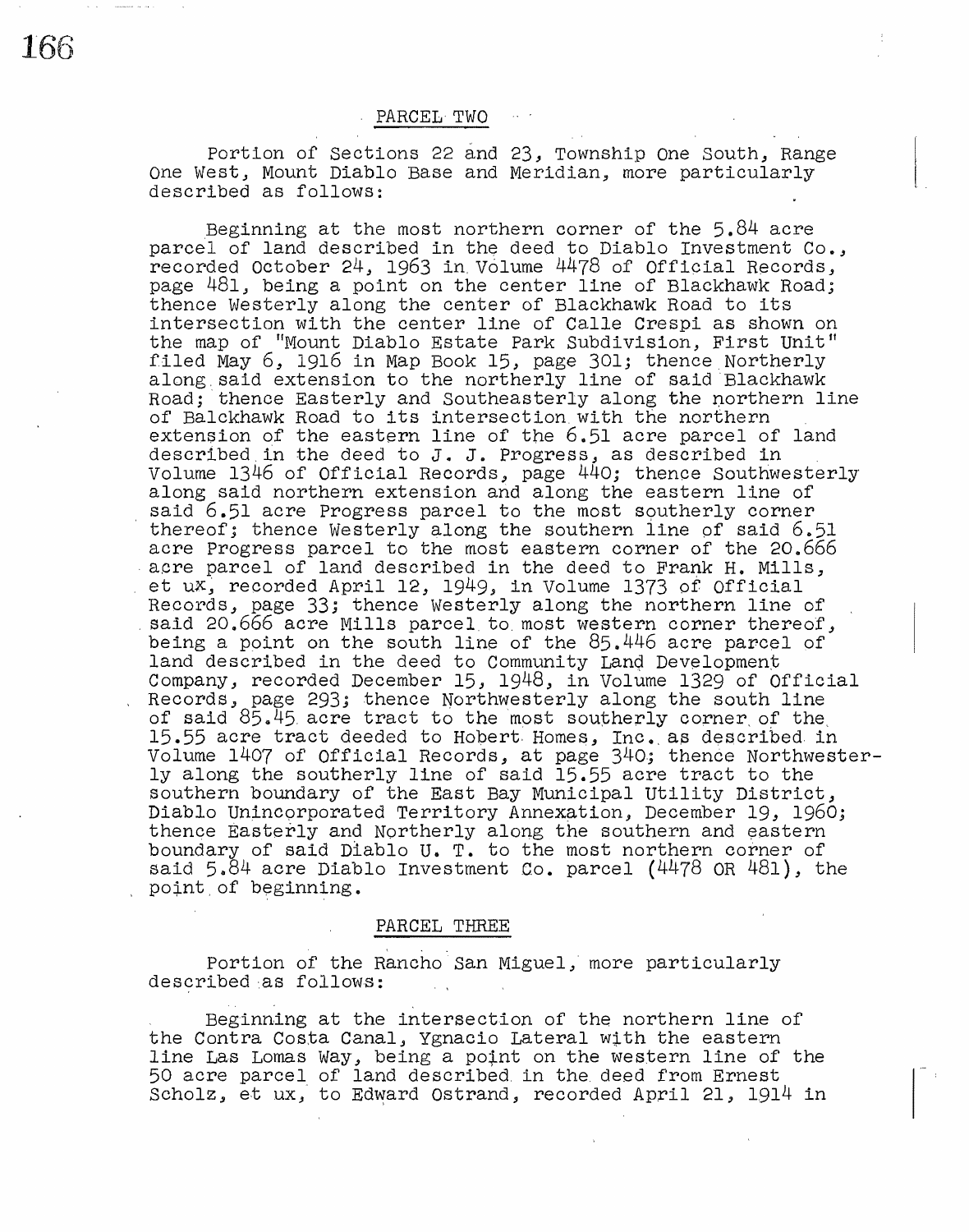1 WMRG

Volume 223 of Deed, page 198; thence Southerly along the western boundary of said 50 acre Ostrand parcel to the northwestern corner of the  $2.074$  acre parcel of land excepted in the deed from Tomas **So** vanasek., et ux, to Perma~Bilt Enterprises, Inc., recorded September 5, 1963 in Volume 4499 of Official Records, page 583; thence South 75° 51<sup>\*</sup> East, 209.12 feet; thence South 0° 15' West, 181.60 feet to a point on the southern line of said 2.074 acre Vanasek parcel (223 D 198), said point being an angle corner in the boundary of the City of Walnut Creek, Ygnacio No. 17, Ordinance No.  $695$ ; thence North  $70^{\circ}$  15'  $45^{\circ}$  West, 215.34 feet along the southern line of said 2.074 acre Vanasek parcel to the southwestern corner thereof; thence North 0° 15' East, 90.45 feet along the western line of said 2.074 acre parcel; thence south 82° 08' West, 115.02 feet; thence North 60° 40' 48" West along the southwestern lines of the  $0.55$  acre parcel now or formerly owned by Fred P. Staedel and the 0.53 acre parcel now or formerly owned by Sam Small, a distance of 187.96 feet to the southwestern corner of last said 0.53 acre parcel; thence North 00° 35' West along the western line of last said parcel., a distance of 210.65 feet to the southern line of the 1.95 acre parcel of land now or formerly owned by R. G. Windeler; thence North 80° 36' West along the last said line a distance of 149.28 feet to the westerly line of said Windeler parcel; thence North 0° 15' West along the western line of said Windeler parcel and the northern extension thereof to the northern line of said Contra Costa Canal, Ygnacio Lateral; thence Easterly along the northern line of said Canal to the point of beginning.

SECTION 3: That the Secretary of the Board of Directors of said District be, and she hereby is, authorized and directed to submit to and file with the Secretary of State of the State of California, and to submit to and file with the Clerk of the Board of Supervisors of the County of Contra Costa, and to submit to and file with the Recorder of the County of Contra Costa, and to submit to and file with the County Assessor of the County of Contra Costa, and to submit to and file with the State Board of Equalization of the State of California, a copy of this ordinance and maps showing the location of said land excluded as aforesaid, as they are required by law to make the aforesaid exclusion of land effective.

SECTION 4: This ordinance shall take effect and be in force thirty  $(30)$  days after its final passage and adoption.

 $---000---$ 

First read at a regular meeting of the Board of Directors of Contra Costa County Water District held June 17, 1964, and finally passed and adopted as read at a regular  $\frac{3}{\text{meeting}}$  held  $\frac{1}{\text{July}}$  1, 1964 ..